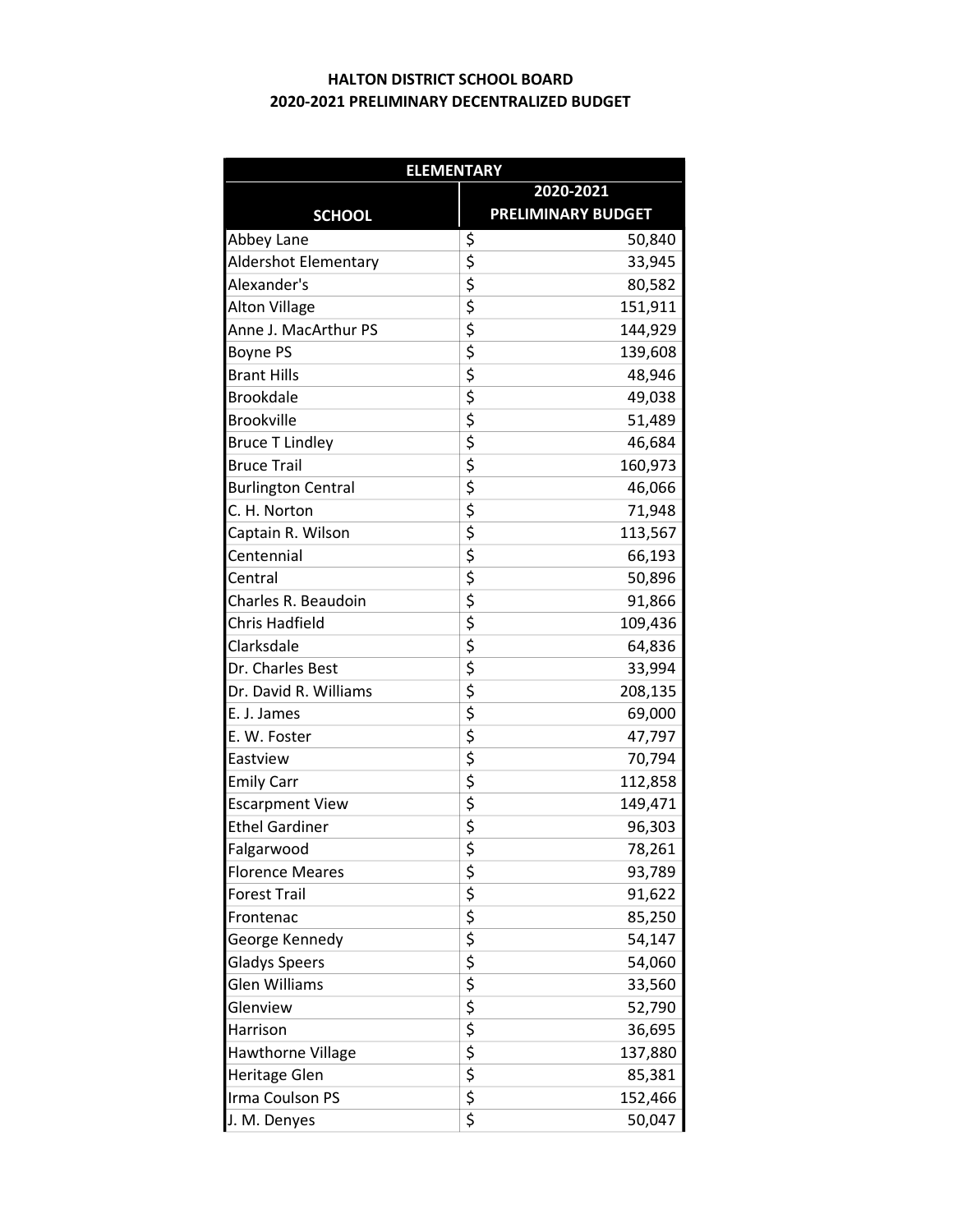| James W Hill            | \$<br>90,774  |
|-------------------------|---------------|
| John T. Tuck            | \$<br>94,316  |
| John William Boich      | \$<br>95,338  |
| Joseph Gibbons          | \$<br>26,247  |
| Joshua Creek            | \$<br>123,409 |
| Kilbride                | \$<br>39,305  |
| King's Road             | \$<br>51,918  |
| Lakeshore               | \$<br>40,628  |
| Limehouse               | \$<br>18,754  |
| Maple Grove             | \$<br>80,398  |
| Maplehurst              | \$<br>51,650  |
| <b>Martin Street</b>    | \$<br>108,376 |
| McKenzie-Smith-Bennett  | \$<br>89,479  |
| <b>Mohawk Gardens</b>   | \$<br>55,330  |
| Montclair               | \$<br>76,990  |
| Munn's                  | \$<br>82,692  |
| <b>New Central</b>      | \$<br>44,154  |
| Oakwood                 | \$<br>44,908  |
| Oodenawi PS             | \$<br>140,347 |
| <b>Orchard Park</b>     | \$<br>74,176  |
| P L Robertson           | \$<br>140,647 |
| Palermo                 | \$<br>94,695  |
| Park                    | \$<br>29,930  |
| Paul A. Fisher          | \$<br>38,693  |
| Pauline Johnson         | \$<br>38,439  |
| Pilgrim Wood            | \$<br>114,205 |
| Pine Grove              | \$<br>75,623  |
| Pineland                | \$<br>76,350  |
| Pineview                | \$<br>31,327  |
| Post's Corners          | \$<br>115,827 |
| <b>River Oaks</b>       | \$<br>88,989  |
| Robert Baldwin          | \$<br>50,770  |
| <b>Robert Little</b>    | \$<br>53,701  |
| <b>Rolling Meadows</b>  | \$<br>79,265  |
| Ryerson                 | \$<br>43,428  |
| Sam Sherratt            | \$<br>58,164  |
| Sheridan                | \$<br>33,232  |
| <b>Silver Creek</b>     | \$<br>70,376  |
| Sir Ernest MacMillan    | \$<br>49,844  |
| Stewarttown             | \$<br>50,172  |
| Sunningdale             | \$<br>78,880  |
| Tecumseh                | \$<br>56,868  |
| <b>Tiger Jeet Singh</b> | \$<br>152,860 |
| Tom Thomson             | \$<br>63,426  |
| Viola Desmond           | \$<br>208,648 |
| W. H. Morden            | \$<br>83,692  |
| W. I. Dick              | \$<br>65,645  |
| West Oak                | \$<br>112,571 |